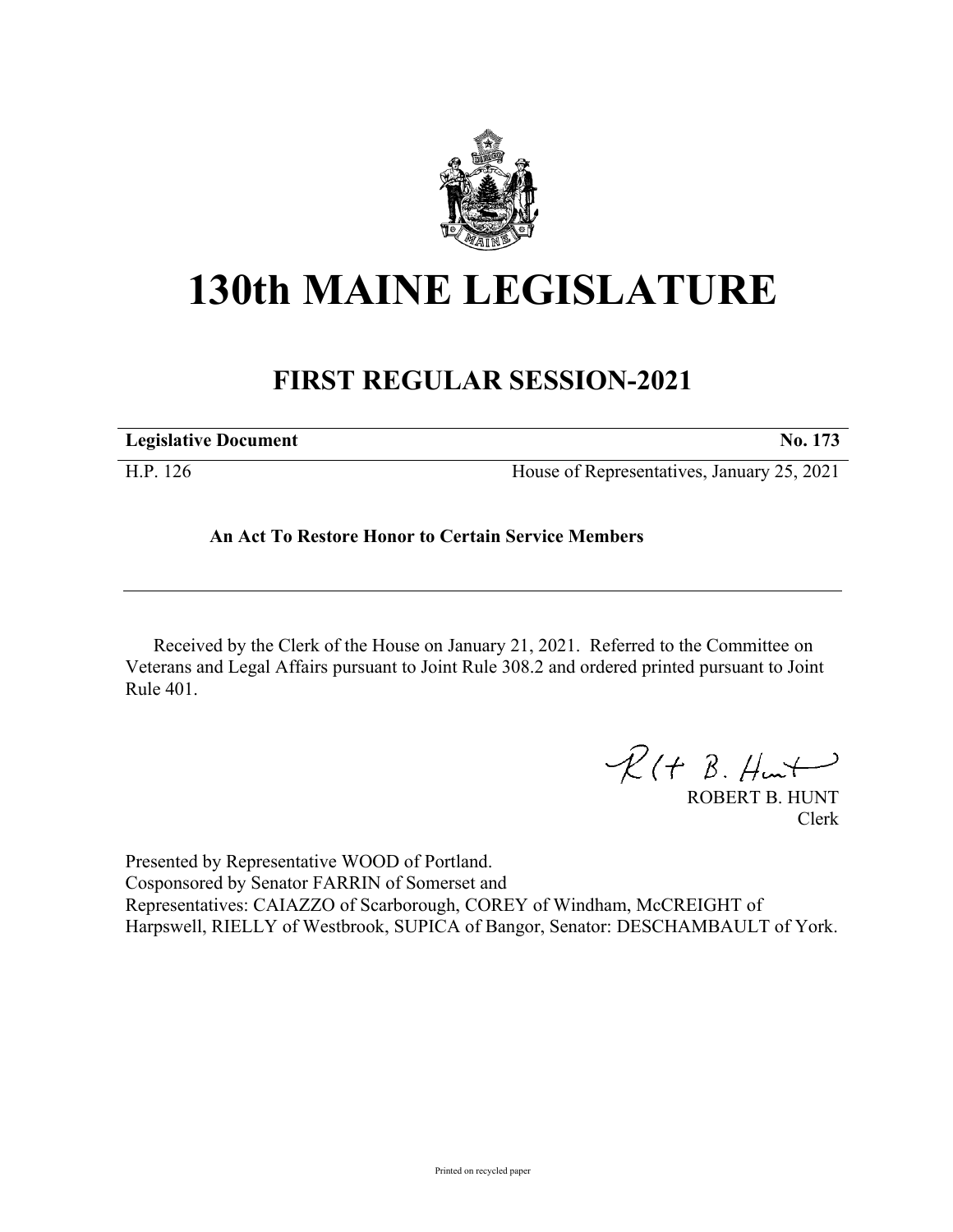| $\mathbf{1}$   | Be it enacted by the People of the State of Maine as follows:                                 |
|----------------|-----------------------------------------------------------------------------------------------|
| $\overline{2}$ | Sec. 1. 37-B MRSA §503, sub-§9 is enacted to read:                                            |
| 3              | <b>9. Change in treatment of certain discharges.</b> The director, in accordance with this    |
| $\overline{4}$ | subsection, shall establish a process for a veteran who separated from service without an     |
| 5              | honorable discharge due solely to the veteran's sexual orientation or gender identity or to   |
| 6              | statements, consensual sexual conduct or consensual acts relating to sexual orientation or    |
| 7              | gender identity to have that discharge treated as an honorable discharge for purposes of      |
| 8              | determining the veteran's eligibility for rights, privileges and benefits granted to veterans |
| 9              | under state law.                                                                              |
| 10             | A. If the director determines that a veteran qualifies to have that veteran's discharge       |
| 11             | treated as an honorable discharge for purposes of state law, the director shall record        |
| 12             | this information in the records management system maintained pursuant to subsection           |
| 13             | 8 and shall provide the veteran with a written certificate verifying the upgraded             |
| 14             | discharge status for state law purposes. The director shall assist a veteran to whom a        |
| 15             | certificate is issued under this paragraph in applying for an upgrade of that veteran's       |
| 16             | discharge status under federal law, if such an upgrade would entitle the veteran to           |
| 17             | receive federal benefits.                                                                     |
| 18             | B. All state and municipal departments and agencies shall accept a certificate issued         |
| 19             | by the director under paragraph A as evidence that the veteran who is the subject of the      |
| 20             | certificate qualifies as a veteran with an honorable discharge for purposes of                |
| 21             | determining whether the veteran qualifies for rights, privileges or benefits granted to       |
| 22             | veterans under state law. The director shall publish and distribute written materials         |
| 23             | describing the process established under this subsection and the duties of state and          |
| 24             | municipal departments and agencies under this paragraph.                                      |
| 25             | C. The director shall implement an outreach program to inform veterans of the process         |
| 26             | established under this subsection and to inform veterans that, through this process, they     |
| 27             | may be able to receive privileges and benefits that were previously denied under state        |
| 28             | <u>law.</u>                                                                                   |
| 29             | D. For purposes of this subsection, "gender identity" has the same meaning as in Title        |
| 30             | 5, section 4553, subsection 5-C; "sexual orientation" has the same meaning as in Title        |
| 31             | 5, section 4553, subsection 9-C; and "veteran" means a person who served in the United        |
| 32             | States Armed Forces, the reserve components of the United States Armed Forces, the            |
| 33             | Maine National Guard or the Active Guard Reserve                                              |
| 34             | Sec. 2. 37-B MRSA §504, sub-§4, ¶A-1, as amended by PL 2019, c. 601, §1, is                   |
| 35             | further amended by enacting a new subparagraph (3) to read:                                   |
| 36             | (3) "Program of general amnesty" does not include the process for upgrading a                 |
| 37             | discharge for state law purposes under section 503, subsection 9.                             |
| 38             | Sec. 3. Report. The Director of the Maine Bureau of Veterans' Services within the             |
| 39             | Department of Defense, Veterans and Emergency Management shall explore whether other          |
| 40             | states have established processes for reviewing and potentially upgrading the discharge       |
| 41             | status, for state law purposes, of veterans who have been diagnosed with post-traumatic       |
| 42             | stress disorder or traumatic brain injury or who have been diagnosed with psychological       |
| 43             | trauma resulting from sexual assault or sexual harassment during military service as          |